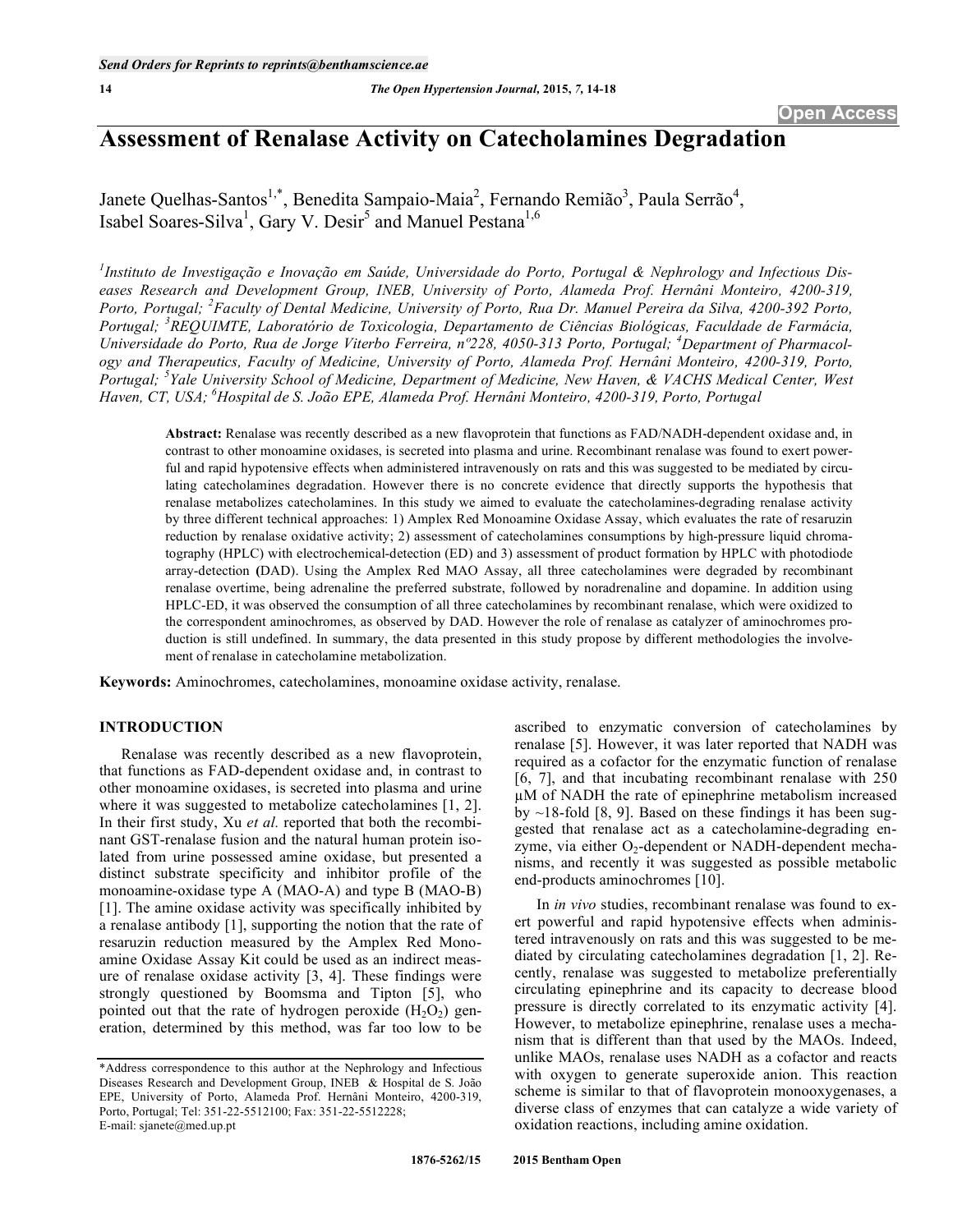By contrast, Aliverti's group reported that their recombinant FAD-containing human renalase was completely devoid of any amine oxidase activity, although eliciting the expected effects on blood pressure when injected into rats [11]. These authors concluded that the functional properties of their recombinant renalase strongly suggest that it is not a NAD(P)H-dependent enzyme, that it is not a MAO-like enzyme and likely it is not even an oxidase, given that the reactivity of the FAD prosthetic group of renalase dramatically differs from that of MAO [6]. These observations were refuted by claiming that Aliverti's group did not detect renalase's amine oxidase activity because NADH was not included in the assays [3].

Others authors also raised serious doubts regarding the putative catecholamine-degrading activity of renalase suggesting that although renalase may have an important physiological role in the context of hypertension and cardiorenal disease, this appears unlikely to be mediated by degradation of catecholamines [3].

More recently, Moran's group found that in fact renalase does bind to epinephrine, but performs no cataltyic transformation of it [12]. The authors discovered that renalase functions as an  $\alpha$ -NAD(P)H oxidase/anomerase, whereby the substrate  $\alpha$ -dihydropyridyl ring is oxidized by transferring two electrons to the flavin bound cofactor, and the configuration of the ribose C1 is converted from  $\alpha$  to  $\beta$ . The reduced FAD cofactor then reoxidizes by reacting with dioxygen to yield  $H_2O_2$  [12]. They claimed that this reaction is novel in that is the first  $\alpha$ -NAD(P)H specific enzyme found in humans [12]. It's not surprising that it is found in many tissues (heart, kidney, brain) due to the ubiquity of NAD(P)H and the need to recycle any alpha as the body has no other known use for this anonomer. One by-product of this reaction is  $H<sub>2</sub>O<sub>2</sub>$ , which has been known to cause vasodilation and could have contributed to the previously observed hypotension in rat trials.

Because in the literature, there is no concrete evidence that directly supports the hypothesis that renalase degrades catecholamines, with exception for the catecholaminemetabolising activity based on the production of  $H_2O_2$  evaluated by the Amplex Red Monoamine Oxidase Assay during incubation of renalase with catecholamines, the development of a standardized validated method for assessing renalase activity in various fluids is a priority.

In this study, we tested alternative methods to evaluate the catecholamines-degrading renalase activity, namely by evaluating substrate consumption and end-product formation by HPLC.

#### **MATERIALS AND METHODS**

#### **Amplex Red Monoamine Oxidase Kit**

Amine oxidase activity of recombinant renalase was measured using an Amplex Red Monoamine Oxidase Assay Kit (Invitrogen, Life Technologies Ltd, Paisley, UK) [1, 13]. The assay is based on the detection of  $H_2O_2$  in a horseradish peroxidase-coupled reaction using 10 acetyl-3,7-dihydroxyphenozazine (Amplex Red reagent Resaruzin, Invitrogen). The Amplex Red reagent reacts with  $H_2O_2$  in a 1:1 stoichiometry, generating a fluorescente metabolite resorufin. The fluorescence signal is directly proportional to  $H_2O_2$  production and hence amine oxidase enzymatic activity. Experiments were carried out according to the manufacturer's instructions with a final catecholamine (adrenaline, noradrenaline and dopamine) concentration of 2 mM, using semicarbazide (0.5  $\mu$ M) as a specific inhibitor of semicarbazide-sensitive amine oxidase (SSAO) in addition to clorgyline and pargyline, as specific inhibitors of MAO-A and B, as well as NADH as a cofactor  $(250 \mu M)$  and of recombinant renalase (100  $\mu$ g/mL). The amount of resorufin generated was determined using a standard curve using resorufin concentrations from 0 to 20  $\mu$ M. Fluorescence intensity was measured during 30 minutes, using a fluorescent plate reader (excitation at 530 nm, emission detection at 590 nm).

#### **HPLC with Electrochemical Detection (HPLC-ED)**

The enzymatic assay was carried out for 60 minute at  $37^{\circ}$ C with recombinant renalase (100  $\mu$ g/mL) in a buffer containing 25 mM Tris, 5 mM NaCl and 250 mM NADH (pH 7.5) and adrenaline, noradrenaline or dopamine as a substrate (1 mM). The reaction was stopped by adding perchloric acid (2 M) in an amount equal to 10% of the final reaction volume. Adrenaline, noradrenaline and dopamine levels were assayed by HPLC with electrochemical detection (HPLC-ED) (lower limit of detection of 10 fmol of catecholamines). The substrate consumption rate was calculated by plotting substrate concentration without renalase against substrate concentration with renalase and fitting the data to the Michaelis-Menten equation by nonlinear regression (Graph-Pad Prism, GraphPad Software, Inc).

# **HPLC with Photodiode Array Detection (HPLC-DAD)**

The ability of recombinant renalase to oxidize the catecholamines adrenaline, noradrenaline and dopamine to their corresponding aminochromes was examined by addition of recombinant renalase  $(200 \mu g/mL)$  to a buffer containing 25 mM Tris, 5mM NaCl and 250 mM NADH (pH 7.5) adrenaline, noradrenaline or dopamine (1 mM). Protein precipitation was immediately performed by acidification with perchloric acid (10%) followed by a rapid neutralization with KHCO<sub>3</sub> 0.76 M and centrifugation for 60s at 16000g. Samples were immediately injected into a HPLC system (Waters model 2690) with a photodiode array detector (Waters model 996). The chromatograms were analysed as previously described [14], at 279 nm which corresponds to the maximum absorption wavelength of catecholamines and at 490 nm which corresponds to the most specific wavelength of the respective aminochromes. In a set of experiments, each catecholamine was substantially oxidized by an inorganic agent (NaIO4) to the respective aminochromes, in order to evidence the increases of each aminochromes at 490 nm wavelength to determine the aminochromes evaluation time.

#### **RESULTS AND DISCUSSION**

Experimental data provide evidence that renalase exerts a hypotensive action, at least in animal models [1, 4]. However, whether it metabolizes catecholamines remains to be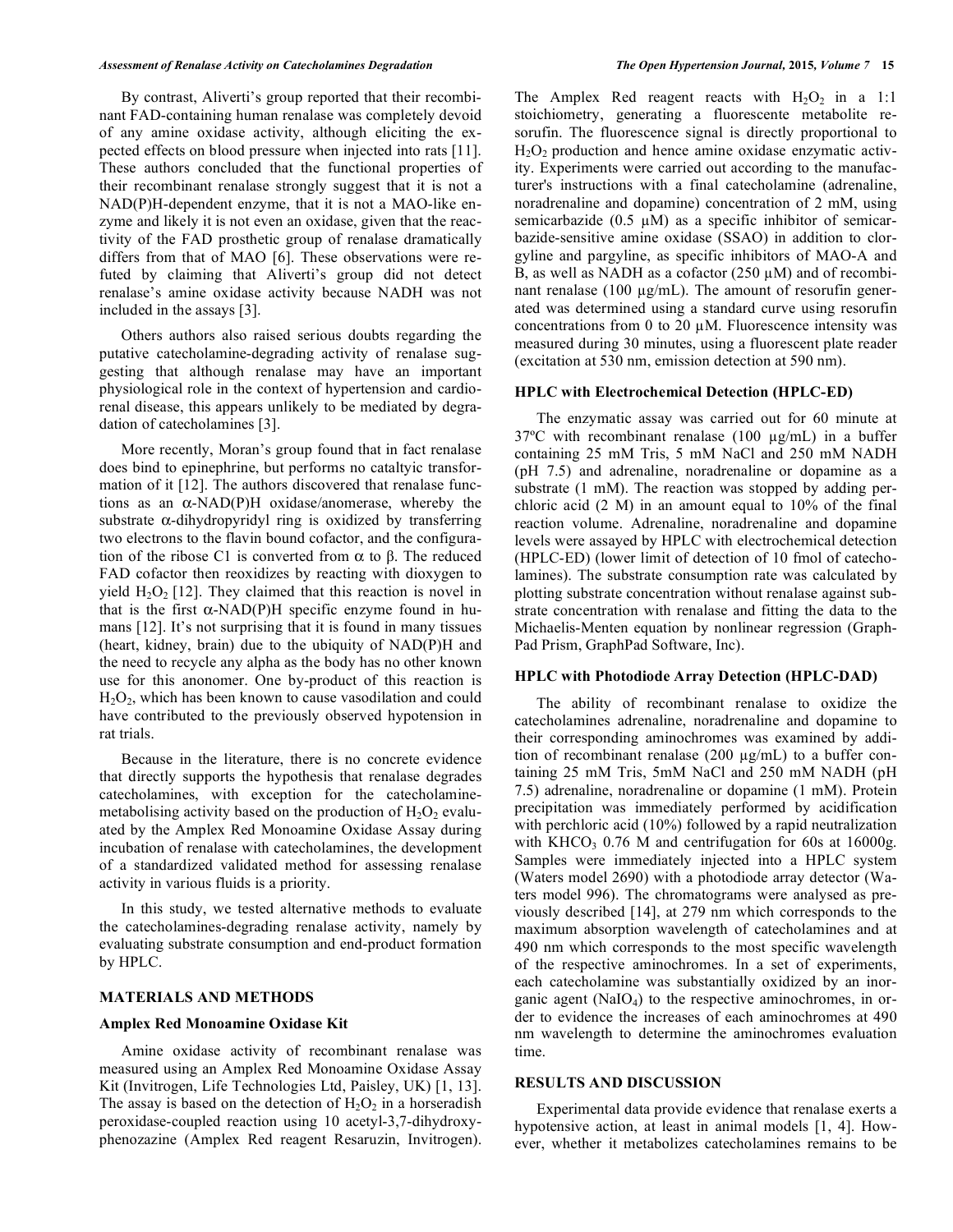completely proved. Any proposal on the mechanisms of actions of a newly discovered protein needs to be confirmed in the context of its functional properties.

In the present study we evaluate catecholamines degradation renalase activity by 1) the rate of resaruzin reduction measured by the Amplex Red Monoamine Oxidase Assay Kit; 2) the consumption of the substrate measured by HPLC-ED and 3) the formation of the respective catalyse reaction end-products measured by HPLC-DAD.

In the experiments assessing renalase activity by Amplex Red Monoamine Oxidase Assay, NADH was used as a cofactor, and because it was pointed out that the copper enzyme semicarbazide-sensitive amine oxidase (SSAO) is also responsible for the degradation of catecholamines in mammalian blood plasma [5] we added semicarbazide as a specific inhibitor of SSAO, in addition to clorgyline and pargyline, as specific inhibitors of MAO-A and B, respectively.

Fig. (**1**) shows the renalase activity at the end of the assay, indirectly measured by the rate of resazurin reduction using the Amplex Red Monoamine Oxidase Assay Kit. The graphic shows that renalase is involved in catecholamine metabolism, being adrenaline the preferred substrate, followed by noradrenaline and dopamine.



Fig. (1). Catecholamines-degrading renalase activity by the Amplex Red Monoamine Oxidase Kit. Bars are mean±SD of 3-4 experiments, calculated by plotting fluorescence value recorded at 30 min against fluorescence value recorded at 0 min for each condition.

Fig. (**2**) shows adrenaline (Fig. **2A**), noradrenaline (Fig. **2B**) and dopamine (Fig. **2C**) consumption by recombinant renalase measured by HPLC-ED. All three catecholamines were degraded by recombinant renalase overtime confirming the data obtained with the Amplex method.

Recently it was hypothesized that aminochromes could be the end-products of the reaction catabolyzed by renalase on catecholamines [10]. These compounds have a maximum absorption at 490 nm, and their formation can be studied by spectrophotometry [14]. Fig. (**3**) illustrate the chromatograms showing the formation of aminochromes resulting from the oxidation of catecholamines in the presence of recombinant renalase. In the absence of renalase, the formation of aminochromes was not detected. Also, in a control experiment carried out using recombinant renalase in the absence of catecholamines no metabolites production was detected. All three catecholamines were degraded by recombinant renalase confirming the data obtained with the other two methods above mentioned. Therefore, it was demonstrated using a validated method [14], that renalase oxidizes catecholamines to their respective aminochromes, namely adrenaline to adrenochrome, noradrenaline to noradrenochrome and dopamine to dopaminochrome.

It is known that the toxic effects induced by catecholamines oxidation processes is mainly related to production of aminochromes [15]. Aminochromes are catecholamines oxidation products that can induce oxidative stress and were described to be cytotoxic [16, 17]. However, it seems that aminochromes, namely adrenochrome, rapidly disappears from blood by tissue uptake or by rearrangement and metabolism to adrenolutin and 5,6-dihydroxy-N-methylindone (DHMI) [18]. Although there is increasing evidence that renalase might play a role in the regulation of catecholaminergic systems by reducing circulating catecholamines, the physiological role of catecholamines renalase metabolization's end-products, the aminochromes, still unclear (Fig. **4**).

In summary, these findings suggest that renalase degrades catecholamines catalyzing the formation of aminochromes. Therefore, the suggestion that recombinant renalase exerts powerful and rapid hypotensive effects on rats through circulating catecholamines degradation could be supported.



**Fig. (2).** Adrenaline (**A**), noradrenaline (**B**) and dopamine (**C**) consumption by recombinant renalase. Renalase enzymatic activity expressed as the rate of substrate consumption, calculated by the difference between catecholamine assay and catecholamine plus renalase assay. Each symbol represents the mean±SD of 3-4 experiments per concentration of substrate.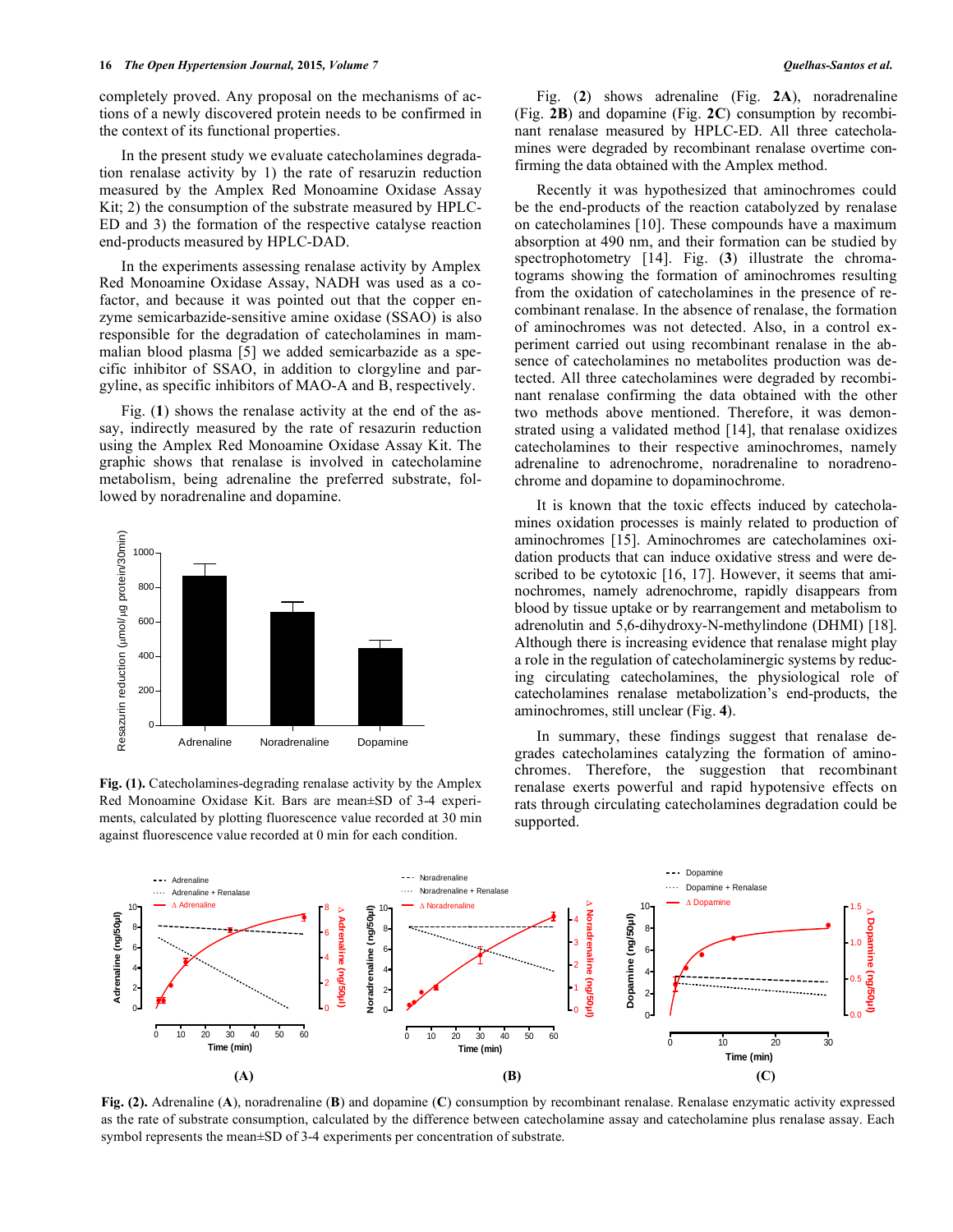

**Fig. (3).** Formation of aminochromes. The assay was performed in the presence of recombinant renalase and adrenaline (**A**), noradrenaline (**B**) and dopamine (**C**). Orange line represents the channel at 490 nm which corresponds to the most specific wavelength of the respective aminochromes.



**Fig. (4).** Squematic representation of catecholamines metabolization to aminochromes by renalase.